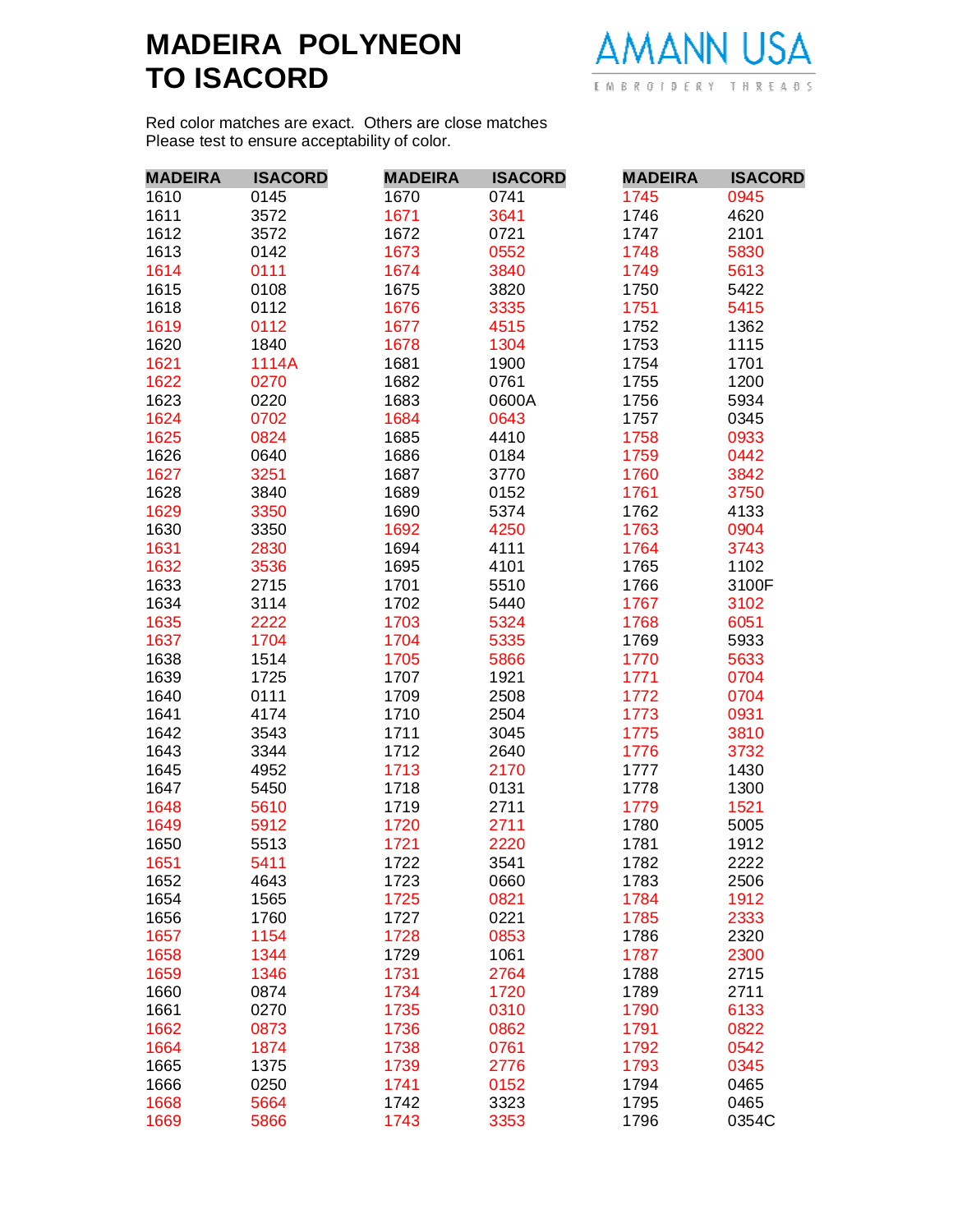## **MADEIRA POLYNEON TO ISACORD**



Red color matches are exact. Others are close matches Please test to ensure acceptability of color.

| <b>MADEIRA</b> | <b>ISACORD</b> | <b>MADEIRA</b> | <b>ISACORD</b> | <b>MADEIRA</b> | <b>ISACORD</b> |
|----------------|----------------|----------------|----------------|----------------|----------------|
| 1797           | 3900           | 1857           | 1233           | 1932           | 3962           |
| 1798           | 5866           | 1858           | 1344           | 1933           | 3130           |
| 1800           | 0020           | 1859           | 1366           | 1934           | 3522           |
| 1801           | 0017           | 1860           | 0861           | 1935           | 5940           |
| 1802           | 0015           | 1861           | 0520           | 1936           | 0862           |
| 1803           | 0101           | 1862           | 0873           | 1937           | 1120           |
| 1804           | 0101           | 1863           | 0660           | 1938           | 0861           |
| 1805           | 0017           | 1866           | 0250           | 1940           | 6031           |
| 1809           | 0232           | 1868           | 5210           | 1941           | 2051           |
| 1810           | 0124           | 1869           | 0904           | 1942           | 1543           |
| 1811           | 0142           | 1870           | 0811           | 1944           | 3444           |
| 1812           | 0151           | 1871           | 3820           | 1945           | 1355           |
| 1815           | 2363           | 1872           | 0945           | 1949           | 0670           |
| 1816           | 2155           | 1874           | 3652           | 1950           | 5500           |
| 1817           | 1351           | 1878           | 1703           | 1951           | 0800           |
| 1818           | 2170           | 1879           | 5100           | 1952           | 1352           |
| 1819           | 1532           | 1882           | 1060           | 1953           | 3730           |
| 1820           | 1351           | 1883           | 0501           | 1955           | 0800           |
| 1821           | 1335           | 1884           | 0851           | 1957           | 6156           |
| 1822           | 0970           | 1886           | 0184           | 1959           | 0546           |
| 1823           | 6010           | 1887           | 2336           | 1690           | 3852           |
| 1825           | 0700C          | 1888           | 4220           | 1961           | 3953           |
| 1826           | 0713C          | 1890           | 4410           | 1962           | 4952           |
|                |                |                |                |                |                |
| 1827           | 3910           | 1891           | 4515           | 1963           | 3654           |
| 1828           | 3830           | 1892           | 4430           | 1964           | 3654           |
| 1829           | 3600           | 1893           | 4113           | 1965           | 1300           |
| 1830           | 3331           | 1895           | 4410           | 1966           | 3323           |
| 1832           | 2905           | 1896           | 4116           | 1967           | 3323           |
| 1833           | 2715           | 1898           | 1311           | 1968           | 5531           |
| 1834           | 2830           | 1899           | 1334           | 1969           | 0463           |
| 1835           | 2113           | 1902           | 5565           | 1970           | 5555           |
| 1836           | 1366           | 1903           | 5555           | 1971           | 0608           |
| 1837           | 1306           | 1904           | 5555           | 1972           | 0810C          |
| 1838           | 1800           | 1905           | 5944           | 1973           | 0932           |
| 1839           | 1904           | 1906           | 0747           | 1974           | 1526           |
| 1840           | 2674           | 1909           | 1940           | 1975           | 3644           |
| 1841           | 0132           | 1910           | 1950           | 1976           | 3554           |
| 1842           | 3522           | 1911           | 2655           | 1977           | 3901           |
| 1843           | 3544           | 1915           | 1860           | 1978           | 1106           |
| 1844           | 3344           | 1917           | 2152           | 1979           | 5324           |
| 1845           | 5220           | 1918           | 4073           | 1980           | 0605           |
| 1846           | 4410           | 1919           | 2241           | 1981           | 2011           |
| 1847           | 5230           | 1921           | 2560           | 1982           | 1912           |
| 1848           | 5610           | 1922           | 2900           | 1983           | 2944           |
| 1849           | 5233           | 1923           | 0713C          | 1984           | 2300           |
| 1850           | 5500           | 1924           | 0600           | 1985           | 5005           |
| 1851           | 5324           | 1926           | 1141           | 1986           | 1906           |
| 1852           | 4032           | 1927           | 1140           | 1987           | 1304           |
| 1853           | 1060           | 1928           | 0763           | 1988           | 5613           |
| 1855           | 0851           | 1930           | 3210           | 1989           | 5210           |
| 1856           | 1115           | 1931           | 1776           | 1990           | 2520           |